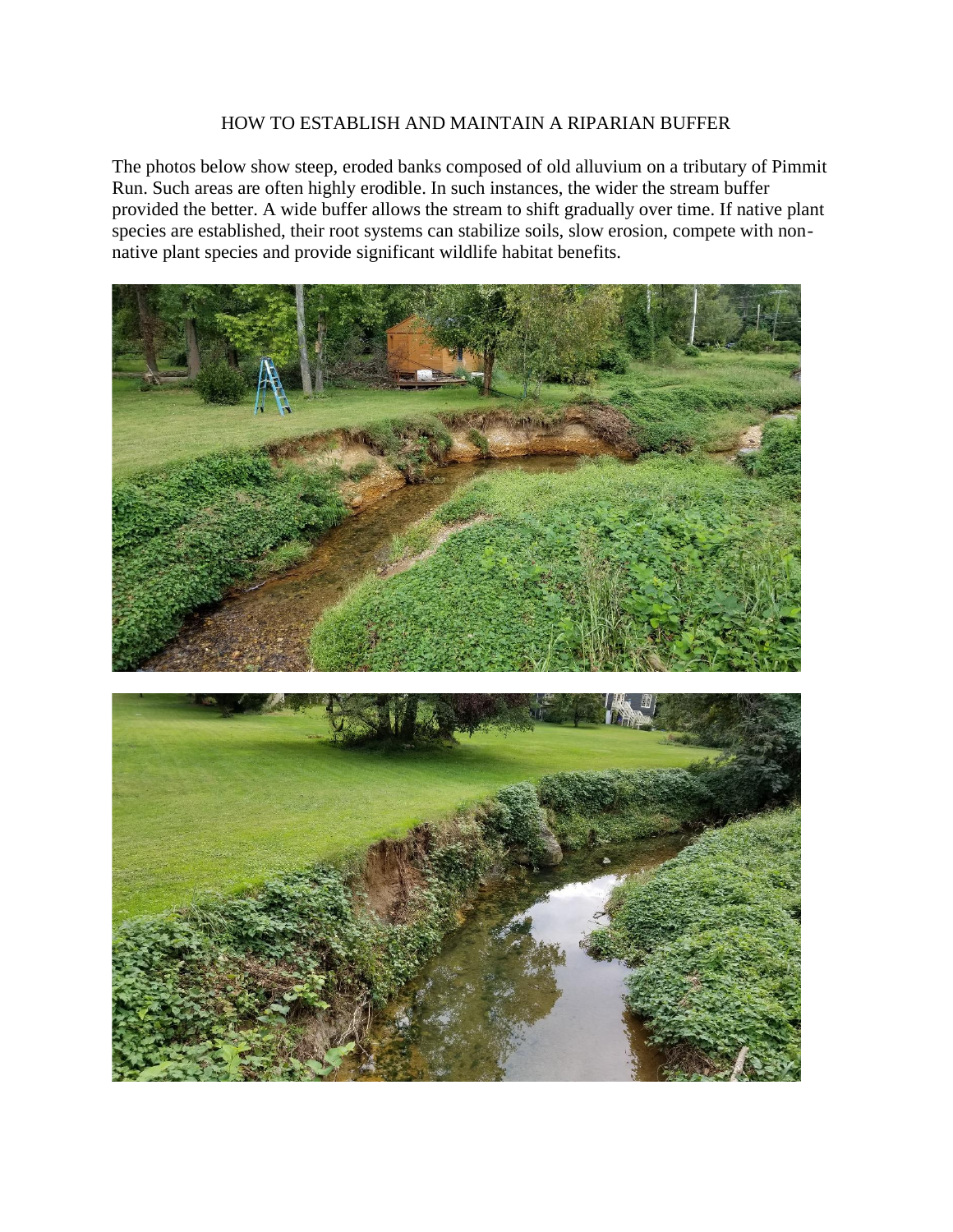Charles Smith, Fairfax County's leading expert on stream restoration, offers the following advice about planting the stream buffer and Resource Protection Area (RPA):

- The wider the buffer the better it will be for both the stream and the property owner. Streams naturally migrate. Wider buffers provide greater plant biomass and associated root systems which slow and control stream bank movement and erosion as well providing for better habitat and water quality outcomes.
- Mowing within the buffer should stop right away to promote the establishment of plants and deeper rooting systems.
- Plantings should be composed entirely of species native to Fairfax County as indicated in the [Digital Atlas of Virginia Flora.](http://vaplantatlas.org/) Species should be selected from Fairfax County's [Recommended Tree and Shrub Species for Reforestation of Resource Protection Areas.](https://www.fairfaxcounty.gov/landdevelopment/sites/landdevelopment/files/assets/documents/pdf/rpa_tree_and_shrub_list_9-24-07.pdf)
- Recommended planting densities are given in Fairfax County's Public Facilities Manual, [Table 12.13B.](https://online.encodeplus.com/regs/fairfaxcounty-va-pfm/doc-viewer.aspx#secid-564)
- Newly planted tree and shrub seedlings and saplings should be protected from deer until they are large enough to withstand deer browse, using 4' tall tube protectors or wire fences installed around each seedling.
- The vegetated buffer should be planted in layers:
	- o Woody shrub plant species should be planted about 5 feet back from the top of the bank. Recommended native shrub species include smooth alder (Alnus serrulata), silky dogwood (Cornus amomum), elderberry (Sambucus canadensis), southern arrowwood viburnum (Viburnum dentatum), swamp rose (Rosa palustris), winterberry holly (Ilex verticillate) and American hazelnut (Corylus americana)
	- o Woody overstory plant species should be planted about 10 feet or more back from the top of the bank. Native woody overstory plant species recommended for the condition observed in the photos include river birch (Betula nigra), American sycamore (Platanus occidentalus), red maple (Acer rubrum), black willow (Salix nigra), eastern cottonwood (Populus deltoides), willow oak (Quercus phellos) and pin oak (Quercus palustris).
	- o The woody plant species will need to be protected over several years from deer browse and competition from non-native invasive plant species (see below).
	- o Maryland Cooperative Extension Service has published informative [fact sheets on](https://extension.umd.edu/resources/environment-energy/chesapeake-bay/riparian-buffer-systems)  [riparian systems,](https://extension.umd.edu/resources/environment-energy/chesapeake-bay/riparian-buffer-systems) including a [Fact Sheet on Riparian Buffer Management.](https://extension.umd.edu/sites/default/files/2021-03/FS725_1.pdf)
- Control of non-native plant species is highly recommended for the long term health of the stream buffer. In the conditions observed in the photos above, the property owner may wish to consider use of a Virginia certified pesticide applicator using water safe formulations of chemicals appropriate for the target species and applied at the right times of year to control the species. In general, non-woody invasive plant species such as Japanese knotweed may require several applications of a product such as Rodeo or Aquaneet (at concentrations recommended on the product labels) from plant emergence through the period including plant flowering. Woody invasives such as porcelain berry may require several applications of a product such as Garlon 3A (at concentrations recommended on the product labels) from plant emergence through the period including plant flowering. Control of invasive plant species should persist over multiple years to both reduce the abundance and vigor of invasive species and to provide relief from competition for native plant species.